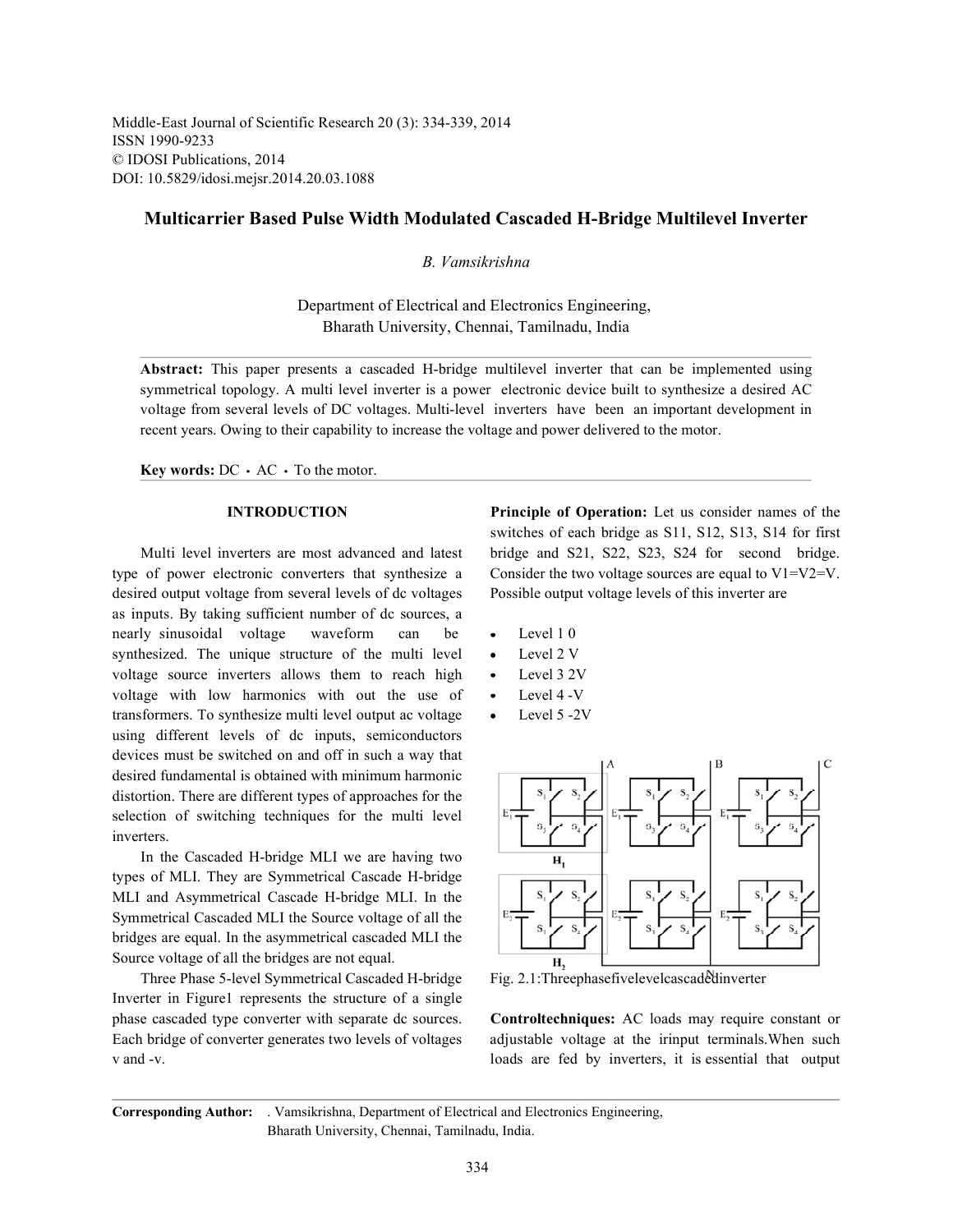voltageof the inverters is so controlled as to fulfil the requirements of ac loads. Examples of such requirements are as under:

- An ac load may require a constan tinput voltage through at different levels. For such a load, any **Internal Control of Inverter:** Output voltage from an
- In case inverter supplies power to a magnetic circuit, inverter. such as an induction motor, the voltage to frequency ratio at the inverter output terminals must be kept **PWM:** In this method, affixed dc input voltage is given to

Thevarious methods for the control of output voltage of inverters are as under: **Advantages:** The output voltage control with this method

External control of ac output voltage: There are two possible methods of external control of ac output **Control Techniques of Multilevel Inverter:** To synthesize These methods are: required by the specific application.

AC voltage control: In this method, an ac voltage controller is inserted between the output terminals of inverter and load terminals as shown below





The output voltage input to the ac load is regulated through thefiring angle control of ac voltagecontroller. Practically this method gives rise to higher harmonic content in the output voltage [2].

Series-inverter control: This method of voltage control involves the useof two are more inverters in All space vector modulation and nonlinear current augment the harmonic content even at low outputvalue strategies can be classified as: levels [3].

controlled rectifiers [4]. waveforms.

| constant             | Fullycontrolled | Filter | controlled | <b>Inverter</b> | controlled |
|----------------------|-----------------|--------|------------|-----------------|------------|
| ac voltage rectifier |                 |        | ac voltage |                 | ac voltage |

Fig. 3.2: External control of dc input voltage

variations in the dc input voltage must be suitably inverter can also be adjusted by exercising acontrol with compensated in order to maintain a constant voltage in the inverter it self.themostefficient method of doing this at the ac load terminals at desired level [1]. is by pulse width modulation control used with in the

constant. This avoids saturation in the magnetic the inverter and a controlled ac output voltage is obtained circuit of the device fed by the inverter. by adjusting the on and off periods of the inverter components.

can be obtained with out any additional components.

voltage obtained from inverter output terminals. multilevel voltages of magnitude and spectralquality



Fig. 4.1: Control techniques of multi level inverter

series. It is essential that the frequency of output voltages control strategies incorporate voltage imbalances in over from thetwo inverters is the same. The series connection all current regulation strategy.The most widely accepted of inverters,called multi converter control, does not PWM technique is sinusoidal PWM.The main modulation

External control of dc input voltage:In case the Techniques entail the natural sampling of single available voltage source is ac, then dc voltage input modulating reference waveform typically being sinusoidal, to the inverter is controlled through the fully through several carrier signals typically being triangular **Multicarrier PWM Techniques:** Multicarrier PWM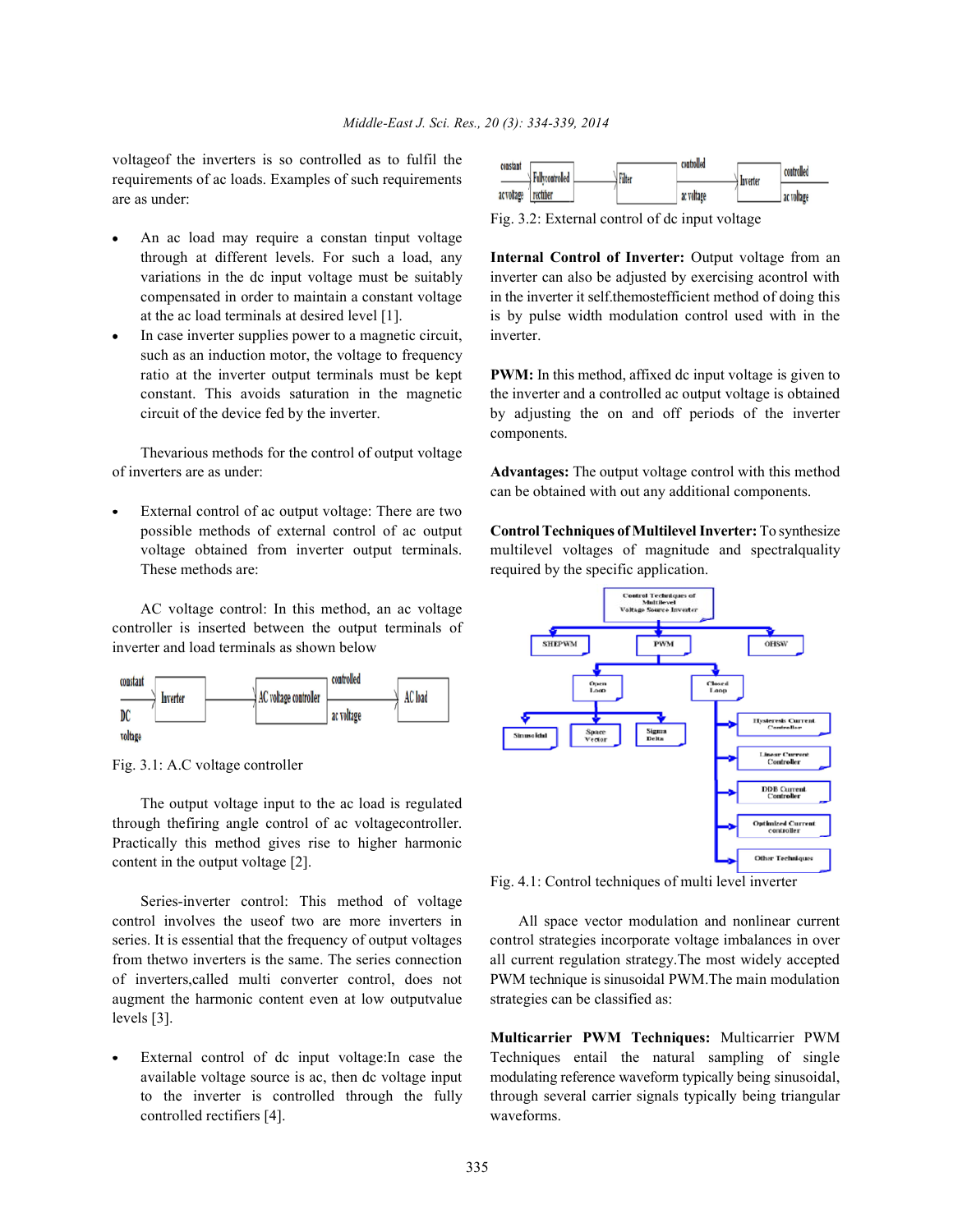

Fig. 4.2: Classification of SPWM

### **Phasedisposition (PD):**

- This technique employs a number of carriers which are all inphase accordingly [5].
- In5-level converter all the four carrier waves are Fig. 4.6: UnipolarPhaseShift inphase with each other.
- $\bullet$



Fig. 4.3: BipolarPhase Disposition

## **Unipolar PS**



Fig. 4.4: UnipolarPhase Disposition

## **Phaseshift (PS):**

phase shifted by 90 degree accordingly. bipolar mode of PD and PS

- In 5 -level converter all the four carrier waves are inphase with each other.
- Two types of PS technique are shown below.

## **Bipolar PS1**



### Fig. 4.5: BipolarPhase shift

### **Unipolar PS**



Two types of PD technique are shown below. **MATLAB/ SIMULINK model:** The figure (4) shows the **Bipolar PD** cascaded multilevel inverter with sub systems. In this overall MATLAB/SIMULINK MODEL for 5-level model, the two H bridge is connected in series in order to form 5-level cascaded multi level inverter.



Fig. 5.1: Simulation circuit of 3-phase 5-level MLI



This technique employs a number of carriers are all Fig. 5.2: Multi carriers in EPWM signal generation for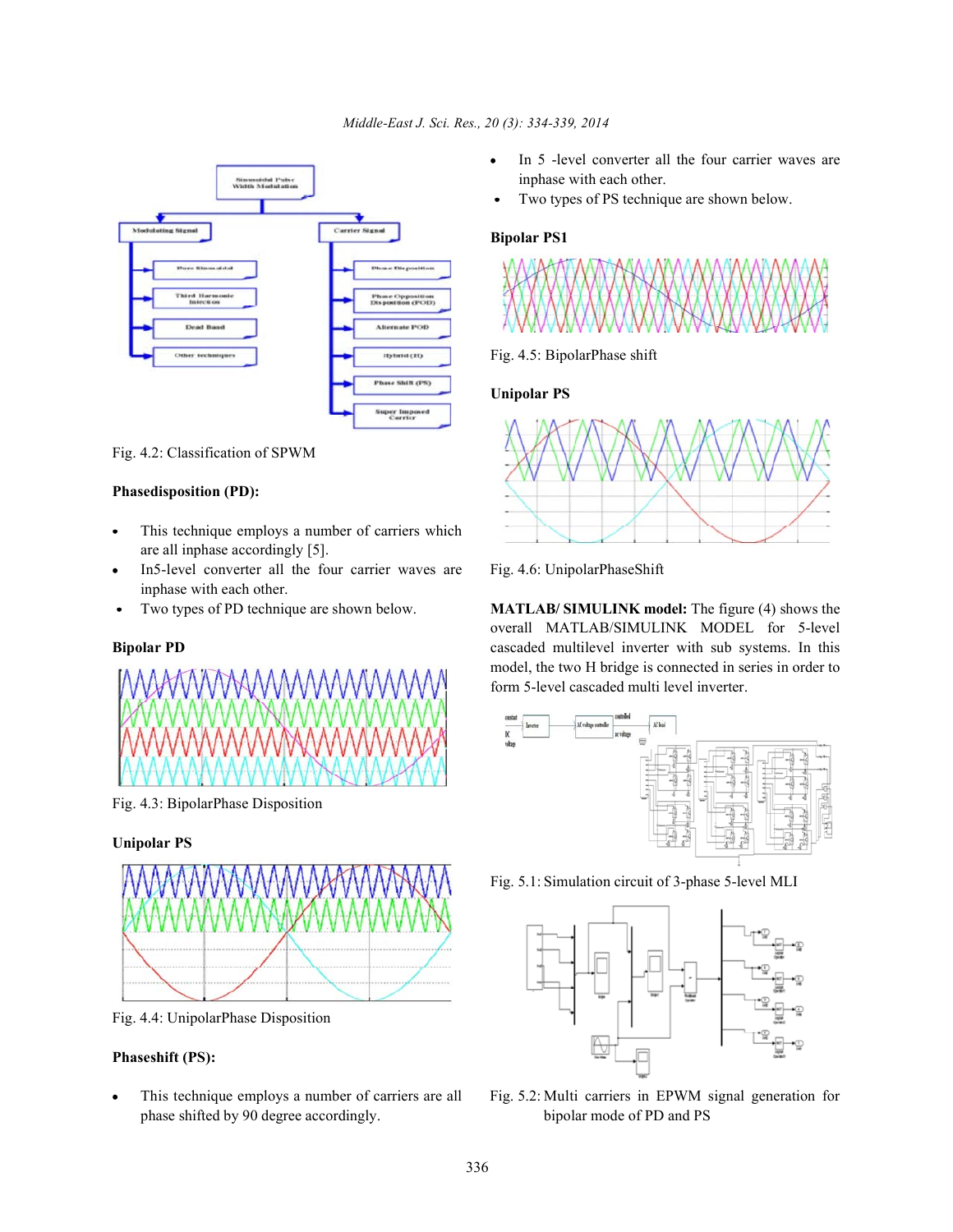

Fig. 5.3: Multi carrier sine PWM signal generation for unipolar mode of PD and PS



Fig. 5.4: For modulation index 0.8 inverter output voltage Fig. 5.7: For modulation index 0.8 frequency spectrum in in pd bipolar mode. pd unipolar mode.



pd bipolar mode. in ps bipolar mode.



Fig. 5.6: For modulation index 0.8 inverter output voltage Fig. 5.9: For modulation index 0.8 frequency spectrum in in pd unipolar mode. ps bipolar mode.





Fig. 5.5: For modulation index 0.8 frequency spectrum in Fig. 5.8: For modulation index 0.8 inverter output voltage

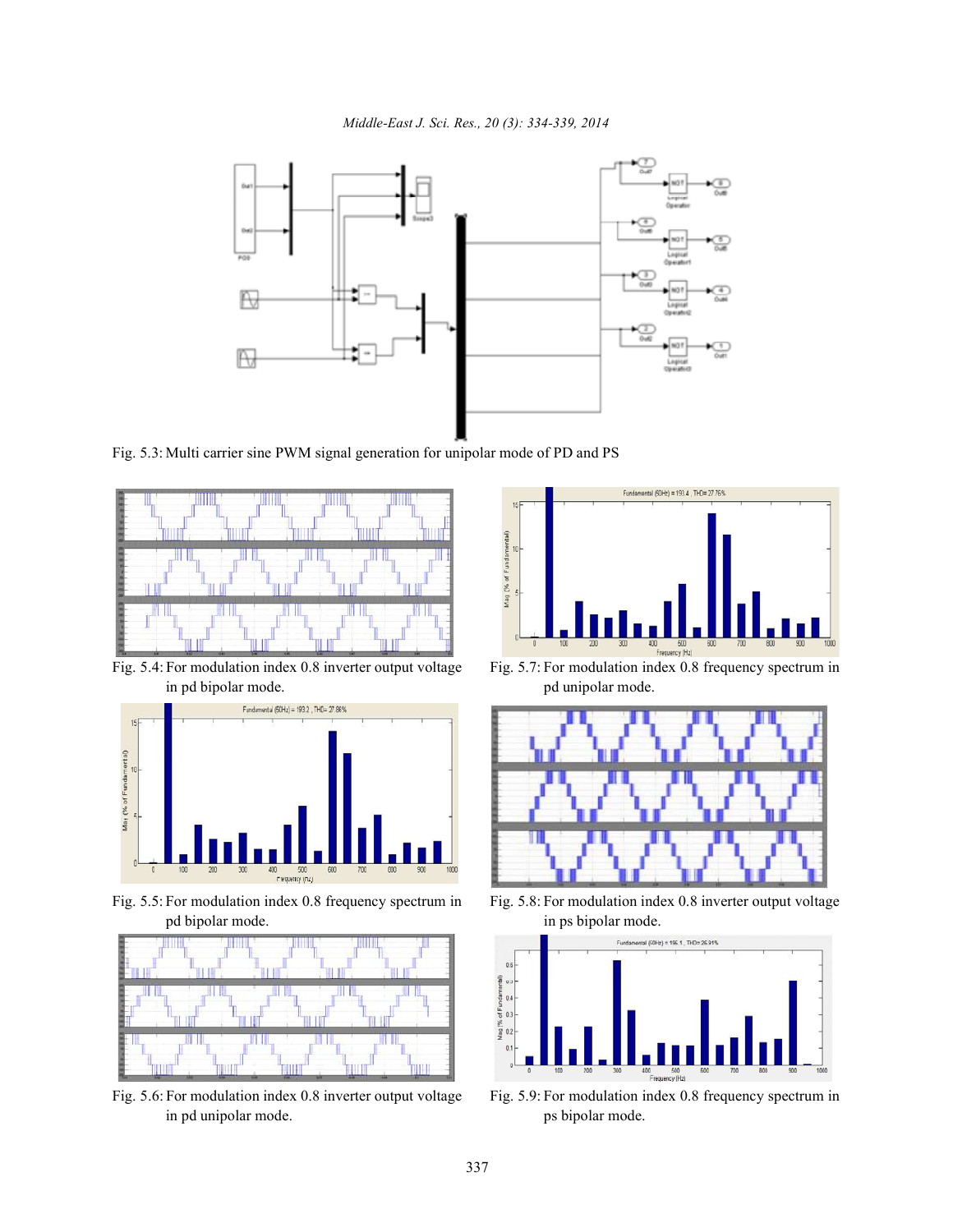



Fig. 5.10:For modulation index 0.8 inverter output voltage in ps unipolar mode.



Fig. 5.11:For modulation index 0.8 frequency spectrum in ps unipolar mode.

| <b>Cho</b>     | modulation index | pd(blpolar) | pstbipolar) |
|----------------|------------------|-------------|-------------|
|                | 0.4              | 26.81       | 30.63       |
| $\overline{2}$ | 0.8              | 27.86       | 26.91       |
| 3              |                  | 25.85       | 26.69       |
|                | 1.2              | 23.86       | 27.16       |

| <b>S.BO</b> | dulation index |       | ps(unipolar) |
|-------------|----------------|-------|--------------|
| Ī           | 0.4            | 26.59 | 34.41        |
| 2           | 0.8            | 27.76 | 34.94        |
| 3           | 1              | 26.69 | 34.66        |
|             | 1.2            | 20.78 | 34.01        |



THO Valmache: FOOPS BOYCLAR Control toolniquator different341's

THI) Values for PDRPS UNIFOLAR Connol technique for different ML's